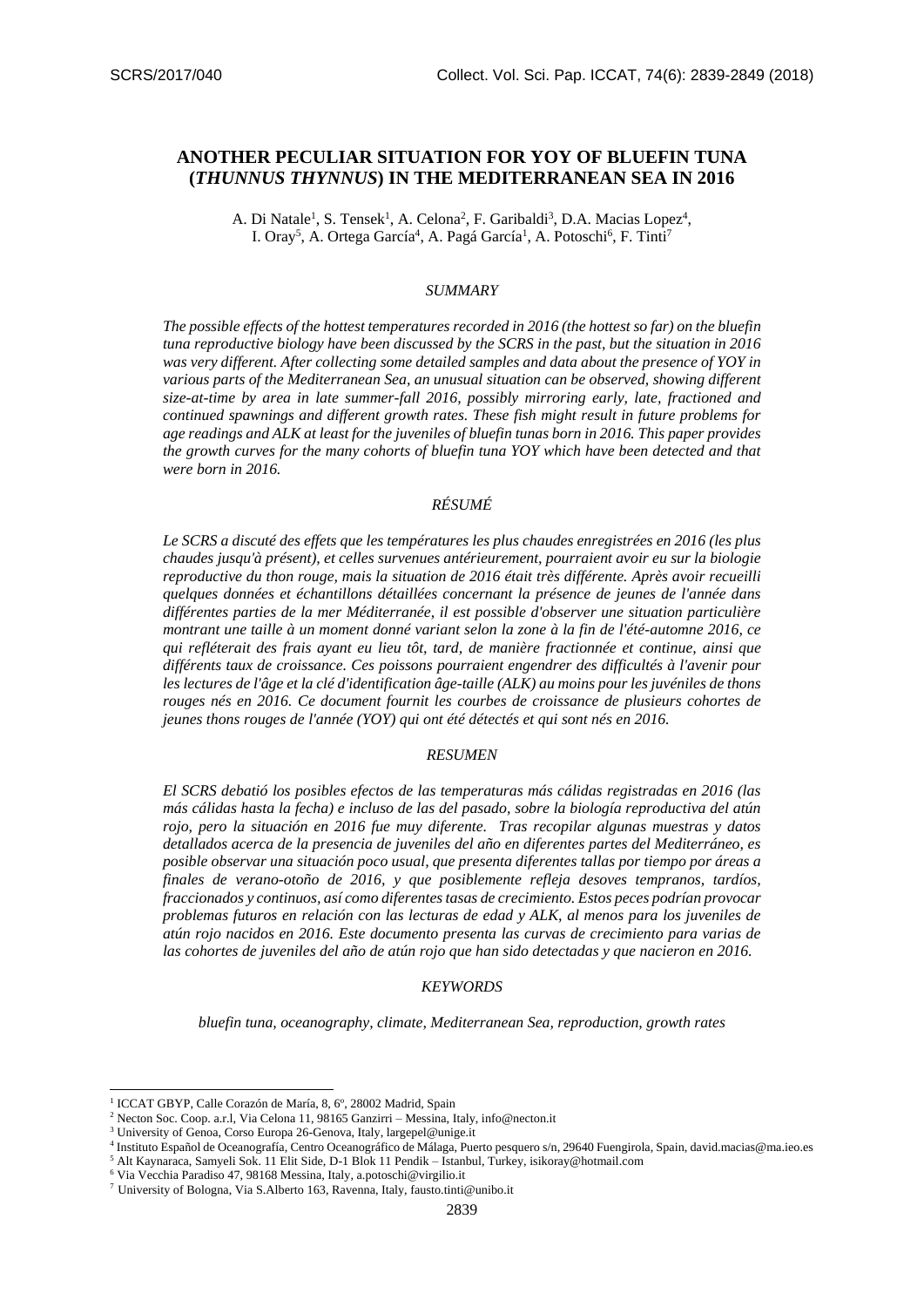## **1. Foreword**

As reported in 2015 (Di Natale *et al*., 2016), bluefin tuna (*Thunnus thynnus*) shows immediate reactions to any environmental change like many other pelagic species, particularly when these changes occur during or close its main spawning season. Some descriptions of these effects are provided by Piccinetti *et al*. (2013), a paper which includes also a summary of many other papers published in the last 150 years, but it is not so easy to have all necessary data for correlating the Bluefin tuna spawning behaviour, oceanography and therefore any possible effect on recruitment.

These effects are even further less known in terms of larval survival success at a basin scale and in terms of YOY recruitment, even if some local small-scale fisheries are usually good tools for monitoring the recruitment in realtime.

The complexity of the Mediterranean Sea, with its various oceanographic situations, has usually a direct effect on the spawning activity, which is partly differentiated between areas, with early spawning in the eastern part (Levantine Sea) and then quite often a prolonged spawning in the western part (Balearic Sea) or, more recently, even in the Tyrrhenian Sea. Usually, the peak of the spawning season is mid-June, with small variations from year to year, depending on the climatology and the oceanography. This peak usually implies that the Bluefin tuna young of the year (YOY) specimens have a well-known growth, at least up to December, something also well-known by several small-scale fishermen. The variability in size at time is usually quite reduced and smoothed at the end of December.

The occurrence and distribution of the main spawning areas was not very clear in the past; besides the evidence of bluefin tuna spawning in the Gulf of Mexico and in the Mediterranean Sea, the specific areas where bluefin tuna spawning regularly occurs was not well defined up to the first part of the XX century (Mather *et al*., 1995), while it was much better defined only at the very end of the XX century, when the eastern Mediterranean spawning area was finally well-documented. The major spawning areas in the Mediterranean Sea are around the Balearic Islands, in the southern Tyrrhenian Sea, in the central-southern Mediterranean (a large area from south of Sicily, Malta, a part of the Ionian Sea and possibly a part of the Gulf of Sirte) and in the eastern Mediterranean Sea (Karakulak *et al.*, 2004; Oray and Karakulak, 2005; Di Natale, 2006; Piccinetti *et al*., 2013). These areas are consistent over the years and the aerial surveys carried out by ICCAT GBYP clearly supported this knowledge Di Natale and Tensek, 2016). Opportunistic spawning may occasionally occur in other areas when the proper oceanographic conditions are met.

In general, the main spawning season in the Mediterranean Sea is from the end of the second week of May to the second week of July with a clear peak around mid-June. The spawning season might have yearly variations in time, up to about 2-3 weeks on both sides, depending on the climate and oceanography, always keeping the peak in June so far. More extreme extensions might happen in few years (Piccinetti *et al*., 2013), but they are clear anomalies. Spawning in the eastern Mediterranean starts usually well before all other areas, due to the early warming of the Levantine Sea. Bluefin tuna spawning periods which have been more extended than usual were reported several times in the past (De Buen, 1923a, 1923b, 1923c; Biancalana, 1958; Scaccini, 1959; Arena, 1963, 1964; Sarà, 1983, 1998; Piccinetti *et al*., 2013), and other evidences were provided like "anomalous" size frequencies of age 0 and 1 in some spring-summer fisheries. Other evidences for prolonged spawning season were also provided by Piccinetti *et al*. (2013) for the years 2003, 2006, 2007 and 2011.

The reproduction occurs always in a fractionated manner in each bluefin tuna individual, but extended favourable oceanographc conditions for bluefin tuna spawning might increase or extend fractioned events. Marino *et al*. (2005) demonstrated that the same bluefin tuna female individual is able to release mature eggs from the ovary several times, over a certain period, with spawning having one or more days distance one from the other (the socalled "pulse spawning"). In the same individual, spawning may occur during more than one month in the same season. Each bluefin tuna ovary contains various million of oocytes, recently assessed at 48 eggs  $g^{-1}$  in average by Aranda *et al*. (2013). A percentage of these eggs having the biggest size can be hydratated and released in a very short time following hormonal stimuli, which some predators may also captate (Suska *et al*. 2000, 2001; Schaefer, 2001; Medina *et al.* 2002; Abascal *et al.,* 2003, 2004; Corriero *et al*. 2003, 2005; Santamaria *et al*. 2003; Zupa *et al*. 2009). Logically, the same happens to male bluefin tunas, even if studies on male gonads are much more limited (Santamaria *et al.*, 2003; Abascal *et al*., 2004).

The effects of a "special" year in terms of climate and oceanographic conditions were noticed several times by ICCAT SCRS and they refer mostly to 2003, when a long and hot spring and summer had many positive effects on bluefin tuna spawning success and the consequent recruitment on both sides of the Atlantic Ocean, including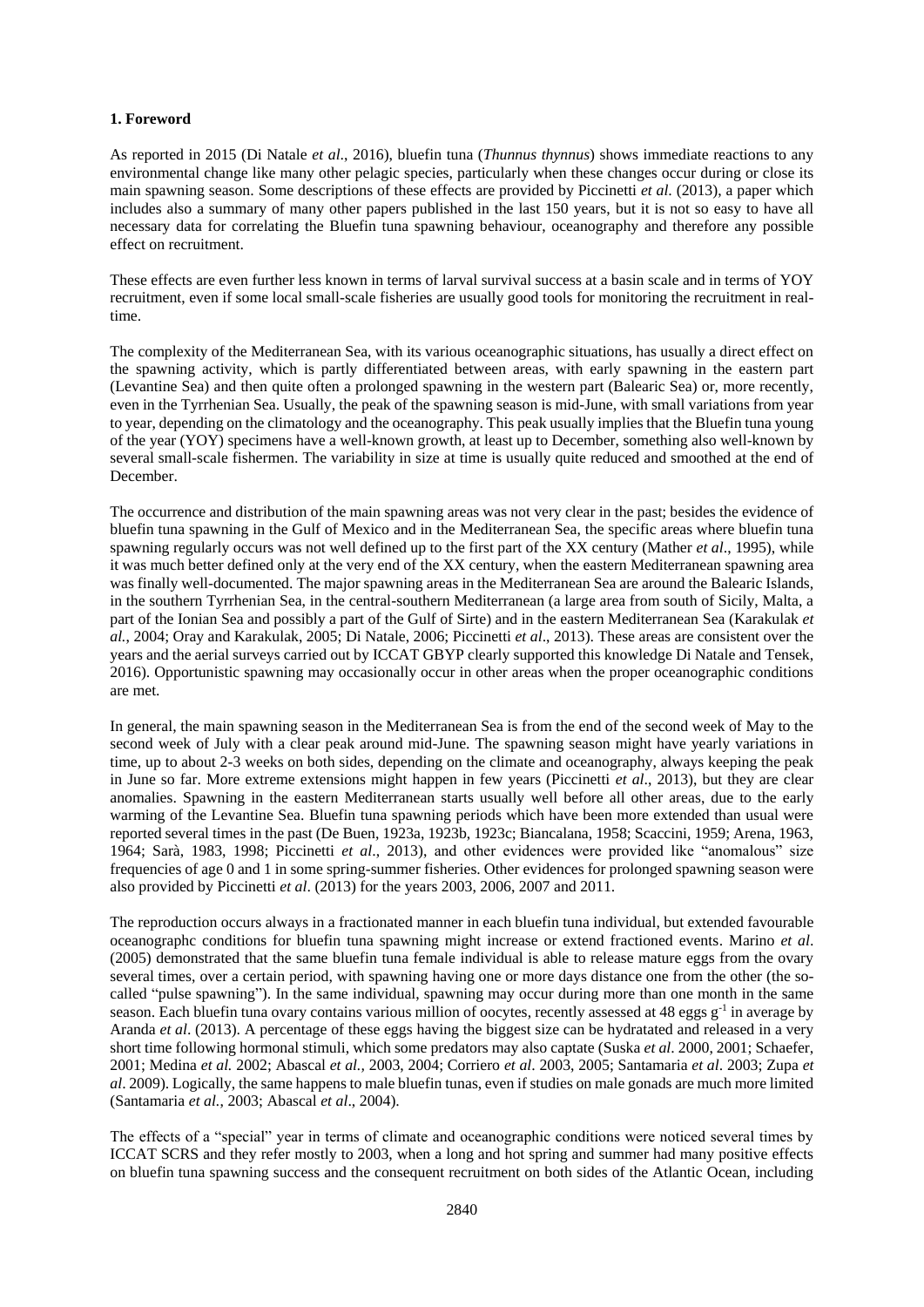the Mediterranean Sea. This specific year class was noticed in several fisheries in the following years. Bluefin tuna spawning in some recent years was more intense and/or expanded in time (and maybe also in space) in the Mediterranean Sea, resulting in a higher recruitment, particularly in 2003, 2006, 2007, 2009, 2010 and 2011. All these year classes showed-up in the same years at very small sizes (200-600 g) late in August and up to early September in many areas (Piccinetti *et al*., 2013), while the very strong 2003 class is now evident in almost all fisheries in the Atlantic Ocean and in the Mediterranean Sea, as a result of the climate anomalies in that year. Anomalies were also reported for 2015, the second hottest year so far (Di Natale *et al*., in press a).

This paper shows the very first data about the Bluefin tuna YOY collected in several Mediterranean areas in the second half of 2016.

## **2. Oceanographic situation in 2016**

Since the beginning of February 2016 it has been clear that an unusual situation would occur again in the Mediterranean, but we were not sure if the situation will be similar to the anomaly noticed in 2015 or not. External temperatures were increasing almost everywhere, while sea-surface temperature (and the temperature in the upper layers) was showing various anomalous situations compared to averages in the last 20 years, and particularly compared to the recent years, since the beginning of the GBYP activities.

As a matter of fact, in these last years the temperature in the eastern part of the Mediterranean (Levantine Sea and area around the Nile delta) has usually started increasing in the last part of April, rapidly reaching over 21°C SST. This is the reason why the Bluefin tuna usually starts its spawning in the eastern Mediterranean, sometimes a couple of weeks before than in the other parts of the same Sea.

With the contribution of eight consecutive high monthly temperature records set from January to August, and the other months ranking among their five warmest, 2016 became the warmest year in NOAA's 137-year series [\(https://www.ncdc.noaa.gov/sotc/global/201613\)](https://www.ncdc.noaa.gov/sotc/global/201613), possibly the hottest year after the XVI century. In global average, the marine and land temperature in 2016 was  $0.94^{\circ}$ C above the  $20^{\text{th}}$  century average, while the SST temperature was 0.75°C above the 20<sup>th</sup> century average. The SST Mediterranean temperatures at the early beginning of the year (late January and February) were quite high compared to usual average, particularly in the southern and eastern Mediterranean area.

This year the situation was different, because the sea surface temperature reached the 20°C even in the second part of February in several Mediterranean areas, quite too early compared to a "normal" SST. This very anomalous situation remained as such until about the end of February, with temperatures around 20°C in the eastern and the central-southern part of the Mediterranean (more than  $1/3<sup>rd</sup>$  of the full Mediterranean Sea).

At the same time, the salinity showed some anomalies, being higher than usual in average, particularly at the early beginning of the year and in autumn. The detailed evolution of the oceanographic conditions is described by Di Natale *et al.* (in press b).

How all these (plus others not listed here, partly unknown) oceanographic and environmental anomalies affect the Atlantic Bluefin tuna reproductive biology and the behaviour of the YOY can be only supposed.

## **3. The bluefin tuna YOYs in 2016**

A very fractioned Bluefin tuna spawning logically results in different cohorts of young-of-the year (YOY). If spawning occurs over a very short time period (pulse spawning), these cohorts are difficult to distinguish, because of the almost continuity of growth stages. When an undefined interval in time between one spawning event and the following occurs, then the larvae might find different environmental situations and possibly even partly different trophic chains, which are able to affect the growth rates in the early life stages. Even the effect of predators on these larvae can be different. Longer the interval between spawning events, greater the potential differences and longer the effects on growth rates.

These logical situations are usually very difficult to be documented or it is even difficult to find biological evidence in YOYs, either because it is not easy to obtain YOY samples from various Mediterranean areas at the same time or because of the prohibition to catch these fish (which excludes sampling from the professional fisheries).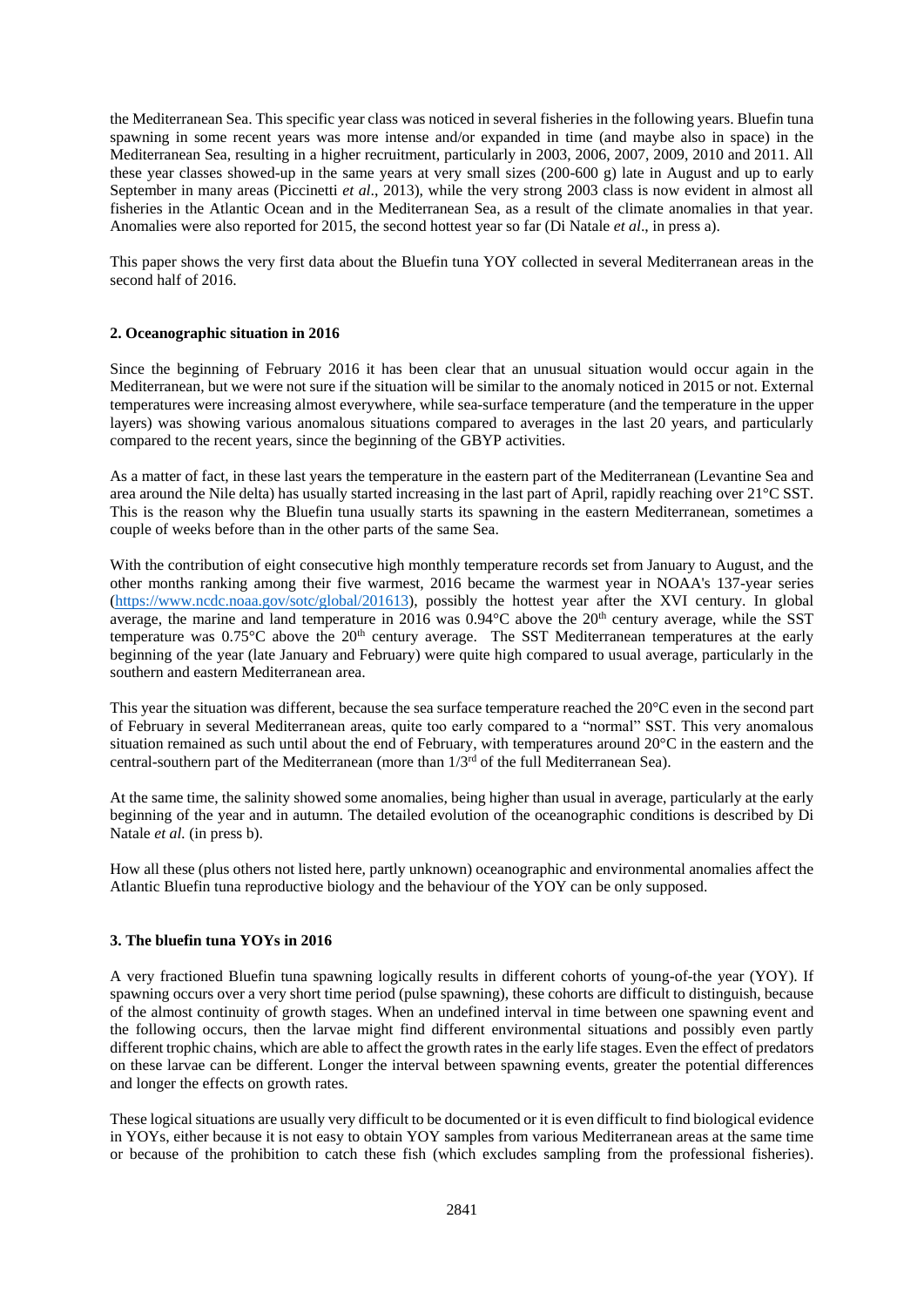Therefore, the only opportunity is to carry out a specific sampling, as it is usually done by ICCAT GBYP<sup>8</sup>, or to monitor incidental catches in hand line fisheries targeting other pelagic species. In the second half of 2016 it was possible to take advantage of both opportunities.

From July to December 2016 it was possible to collect length (FL) and weight (RW) data from a total of 547 Bluefin tuna YOY. 216 specimens were collected in the Balearic Sea (from 11/09/2016 to 18/11/2016), 19 specimen were sampled in the Ionian Sea (on 25/09/2016), 36 specimen were sampled in the Levantine Sea (from 22/07/2016 to 10/09/2016), 20 specimen were sampled in the Ligurian Sea (from 02/08/2016 to 18/09/2016), 74 specimen were sampled off Southern Spain (from 02/09/2016 to 27/11/20169) and 182 specimen were sampled in the Tyrrhenian Sea (from 16/08/2016 to 17/12/2016).

**Table 1** shows the distribution of samples by size and area of sampling (see map on **Figure 1** for the names of the various seas within the Mediterranean), while **Table 2** and **Figure 2** show the distribution of samples by size and month. The difference in the number of samples by area was caused by the different availability of YOY in the fisheries, besides many efforts and fully dedication of several scientists. For details on the disappearance of YOY from the Mediterranean coasts in 2016 see Di Natale *et al.* (2018 *In press*).

According to the data analysis, it was possible to detect seven possible cohorts among the entire Mediterranean areas (**Figure 3**), each one with a different average growth and different FL/RW correlation (**Figure 4**), with some variability.

The YOY in July are not usual, but they can be logically found when there is the early spawning in the Eastern Mediterranean Sea; as a matter of fact, the YOY samples in July ranged from 0.047 to 0.094 gr and from 14.2 to 17.4 cm (SFL), and they were all found only in the Levantine Sea.

The most surprising sampling result was in August, when we had YOY ranging from 0.05 kg to 2.843 kg and from 14.6 cm to 52.56 cm. The samples were collected in the Levantine Sea, in the Southern Tyrrhenian Sea and in the Ligurian Sea (we have been informed that some small YOY showed-up in the second part of August also along the Catalonian coast, in Spain, but their sampling was not possible). The anomaly was related to the presence of YOY having big size and weights for this month, as it was noticed in the southern Tyrrhenian Sea, where it was possible to sample contemporary specimens of all 7 cohorts, including the first two ones, those having the highest weights and size. As a matter of fact, a Bluefin tuna YOY reaching a size of 52.6 cm and 2.843 kg in August is a clear sign of a very anomalous situation, particularly because it was together with other individuals of the same cohort. At the same time, it was noticed a second cohort where the biggest individual had a size of 41.2 cm and 1.379 kg.

The fist cohort was then sampled again in the Ionian Sea, in September, ranging from 45 to 51.8 cm and from 1.83 to 2.68 kg. The biggest individuals were respectively 51.8 cm/2.58 kg, and 51 cm/2.68 kg. This first cohort was never found later in the year in any area, possibly because it found a proper food chain quite offshore, in deeper waters.

It should be always considered that sampling Bluefin tuna YOY in one area does not necessarily imply that these fish were born in this given area; it is the case of the Ligurian Sea, an area where spawning of bluefin tuna was never reported so far, but which is a very well-known distribution and feeding area for bluefin tuna juveniles, including YOY (Relini *et al*., 1995, 1999).

## **4. Discussion**

1

The unusual environmental and oceanographic conditions which characterized the year 2016 were possibly the motivations for having another year with an extended bluefin tuna spawning season and more evident fractioned spawning events. This confirms what we wrote in a previous paper (Di Natale *et al*., 2016) "The unusual high temperatures, the variable thermocline, the strong winds in many areas which contributed to the mixing of the upper layer, the wide distribution of adult bluefin tuna in most of the Mediterranean areas, possibly induced it in adopting a different spawning strategy in 2015, opting for a fractioned spawning and taking advantage of appropriate oceanographic conditions and opportunities whenever they were present and moving quickly within various areas of the Mediterranean for catching them."

<sup>&</sup>lt;sup>8</sup> The bluefin tuna YOY that were sampled in 2016 for the GBYP biological studies have been all duly registered and reported by RMA certificates, according to ICCAT Rec. 11-06. These samples have been also reported to ICCAT and SCRS along with all other RMA certificates.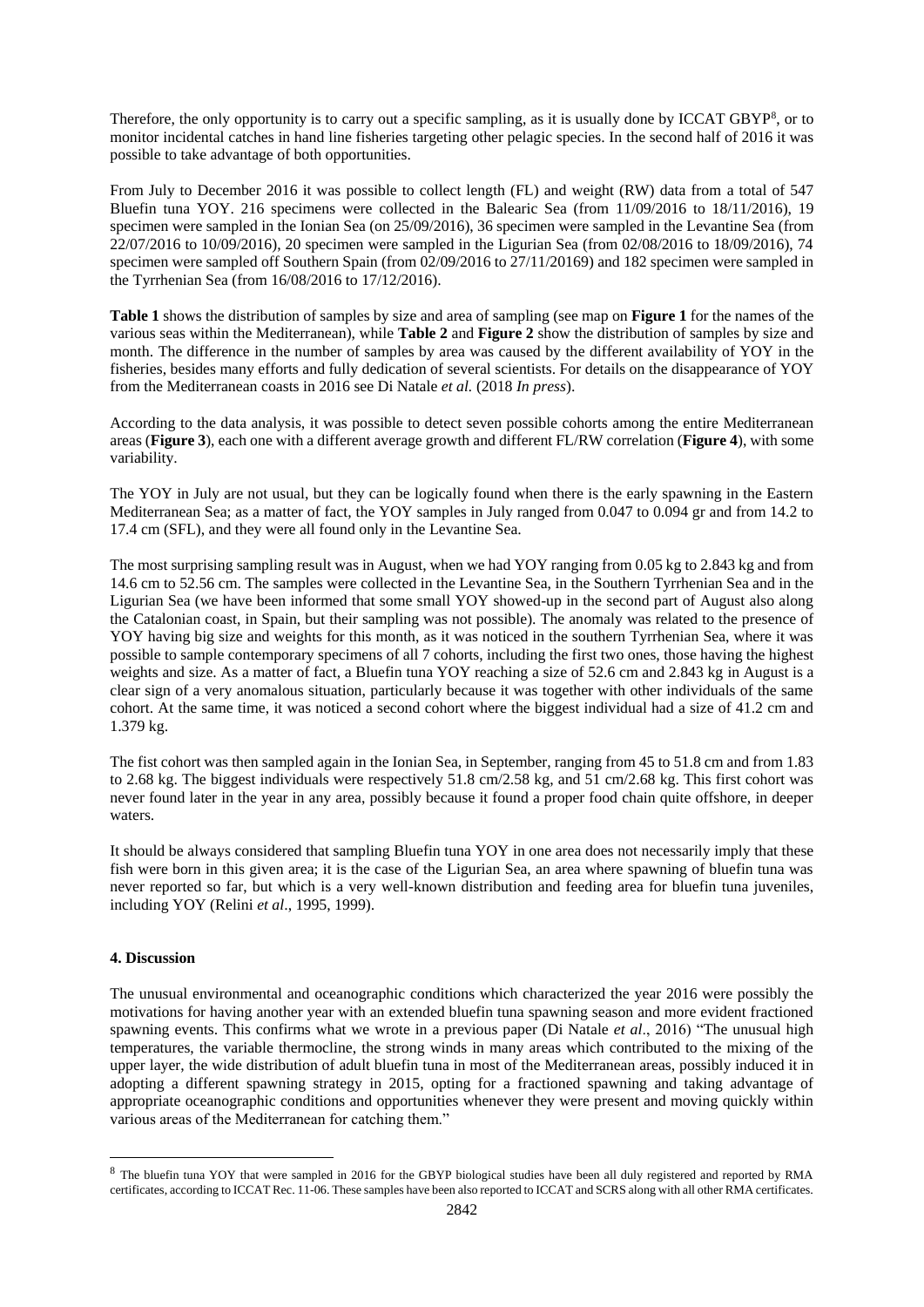The pulse and fractioned spawning necessarily implied that the larvae possibly found different trophic chains, some more appropriate and fitted than others, and these ecosystem variables necessarily induced differ growth rates for different cohorts. We cannot correlate the different cohorts to the various areas, because of the unbalanced opportunistic sampling and also for the opportunistic displacements of the YOY within the Mediterranean, but it is possible that growth was partly different also in some areas.

So far, with the samples we have, it was possible to identify seven different cohorts in 2016 (**Figure 3**), but some of these cohorts include quite a large dimensional range of YOY, a possible indicator of a continuous pulse spawning in that period. Some overlapping may mask further cohorts. Furthermore, few specimens clearly had different growth (the few isolated points which are far from the line in **Figure 4**). As far as we know, this is the first time that it is possible to detect so many different cohorts in the same year.

Under these anomalous circumstances, this year it was decided not to elaborate any growth equation for the 2016 Bluefin tuna YOY, because of the difficulties for following the various cohorts over the different months.

The presence of various cohorts of bluefin tuna YOY is not unusual and this possibility was reported also by Orsi Relini *et al*. (2009) for the Ligurian Sea and for the year 1994, but without any further specific analysis. Various cohorts for the same year might also partly explain, along with other factors, some discrepancies in various L/W correlations described by several scientists so far.

The existence of various cohorts in bluefin tuna YOY having also different growths will certainly create problems for developing the ALK for this year class, at least for the first two years of life, increasing the uncertainties for age readings.

In addition, anomalously high sea surface temperatures in the first half of the year and unusually high levels of salinity were probably the trigger that affected the Atlantic bluefin tuna reproductive biology in a way to cause the anticipated spawning, at least in some areas.

As concerns the anomalous big YOY individuals sampled in the Tyrrhenian Sea and in the Ionian sea, considering that these weights and sizes can be usually attained at the end of December for YOY that were born in the first part of June (equal to at least 6 and ½ months), it is therefore logical to imagine that this first cohort sampled in August was born in February somewhere in the Mediterranean, possibly in the Levantine Sea or in the southerncentral Mediterranean, originated only from Bluefin tuna adults that overwintered in the Mediterranean Sea. Can we imagine that some Bluefin tuna adults can begin their sexual maturation in late January and then spawn in February? From a physiological point of view, potentially yes, even if an event like this is very far from the normality. According to Corriero *et al*. (2003), the ovary development needs less than two months between the very initial state with the appearance of oocytes at the lipid stage and the spawning, therefore the observation concerning these anomalous YOY might reflect a very extreme but potentially possible early anomalous maturation and spawning.

If something like this happened, looking at the cohorts this happened possibly twice in early 2016, with a short delay between the first two events or with some area differentiation, because these two first cohorts had different growth rates. Always on the same line, possibly both cohorts found food chains slightly different from the usual, and this therefore possibly affected their growth, but we are not able to say if this had a positive or a negative effect. Surely, this situation was well outside the extremes reported by Piccinetti *et al*. (2013) for anticipated or delayed Bluefin tuna spawning in the Mediterranean Sea. Further analyses, including the ageing through the reading of daily ring, may contribute to better clarify the periods of these anomalous events.

These real-time observations confirm again the importance of strictly monitoring several oceanographic and environmental data (along with the YOY presence in all the Mediterranean) for possibly correlating them with the Bluefin tuna distribution and behaviour, trying to further improve our knowledge and understanding of this species, particularly in early life stages. Furthermore, the provision in real time of this information to ICCAT SCRS BFT Species Group may allow for better understanding future data sets.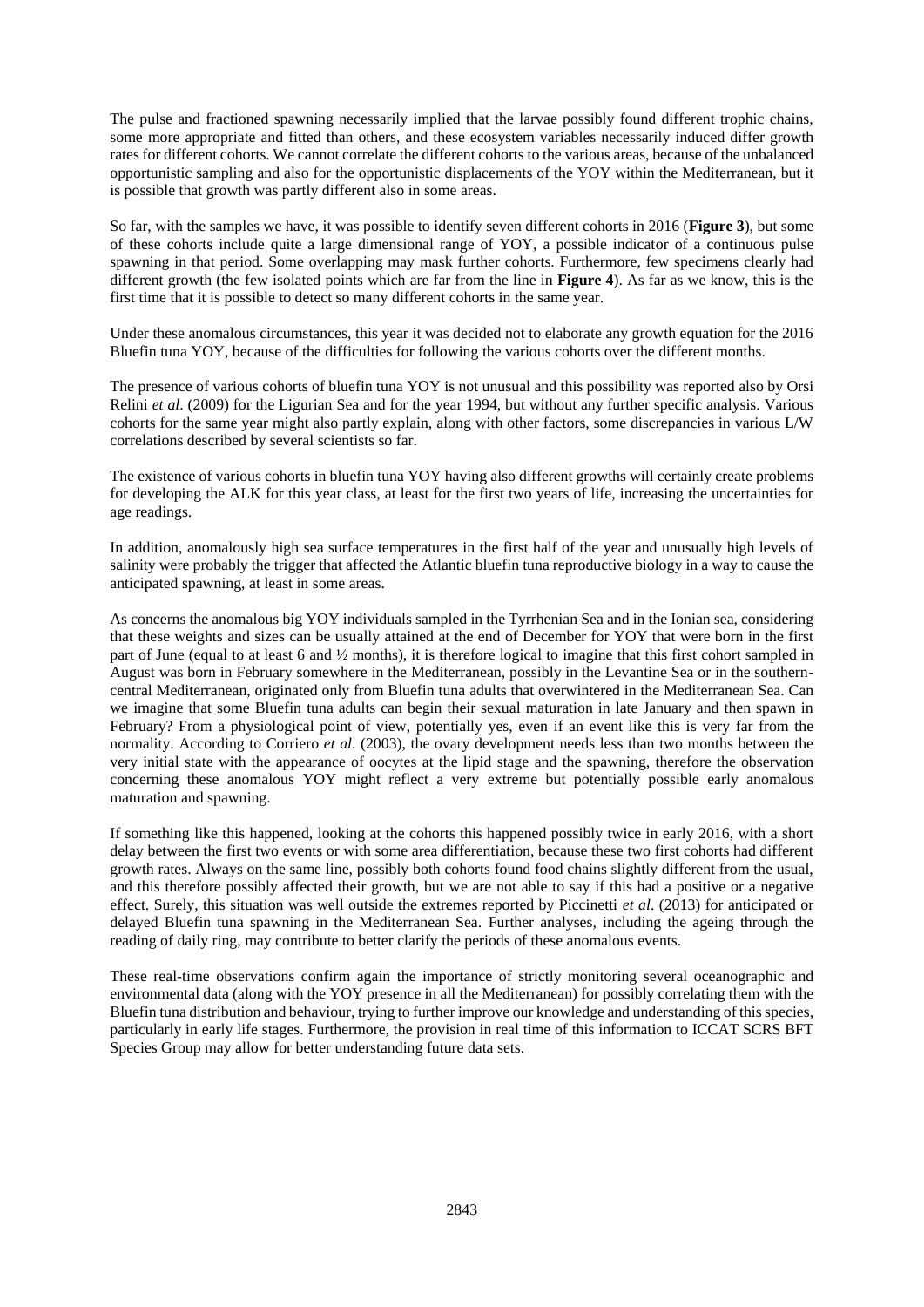#### **Bibliography**

- Abascal F.J., Megina C., Medina A., 2003, Histological and stereological assessment of batch fecundity spawning frequency and maturation of female Atlantic northern bluefin tuna around the Balearic Island. Cahiers Options Méditerranéennes, 60: 13-14.
- Abascal F.J., Megina C., Medina A., 2004, Testicular development in migrant and spawning bluefin tuna (*Thunnus thynnus* L.) from the eastern Atlantic and Mediterranean. Fishery Bull., 102: 407-417.
- Aranda G., Medina A., Santos A., Abascal F., Galaz T., 2013, Evaluation of Atlantic bluefin tuna reproductive potential in the western Mediterranean Sea. Journal of Sea Research, 76: 154-160.
- Arena P., 1963, Observations dans la partie sud de la mer Tyrrhénienne sur les habitudes et le comportement du thon rouge (*Thunnus thynnus* L.) pendants sa période génétique. Proc. Gen. Fish. Coun. Medit., 7, 39.
- Arena P., 1964, Observation on habits and behavior of the tuna (*Thunnus thynnus*) in the southern zones of the Tyrrhenian Sea during the genetic period. Proc. Gen. Fish. Coun. Medit., 7, (39): 395-411.
- Biancalana T., 1955, Alla pesca vagativa dei giovani tonni. Il Giornale della Pesca: 1-32.
- Corriero, A., Desantis, S., Deflorio, M., Acone, F., Bridges, C.R., de la Serna, J.M., Megalofonou, P., 2003, Histological investigation on the ovarian cycle of the bluefin tuna in the western and central Mediterranean. *Journal of Fish Biology*, 63: 108-119.
- Corriero A., Karakulak s., Santamaria N., Deflorio M., Spedicato D., Addis P., Desantis S., Cirillo F., Fenech-Farrugia A., Vassallo-Agius R., De La Serna J.M., Oray Y., Cau A., Megalofonou P., De Metrio G., 2005, Size and age at sexual maturity of female bluefin tuna (*Thunnus thynnus* L. 1758) from the Mediterranean Sea. J. Appl. Ichthyol. 21: 483-486.
- De Buen F., 1923a, La pesca marítima en España en 1920. Costa sud-Atlántica y Canarias. Min. Marina, Madrid, 1: 9.
- De Buen F., 1923b, La pesca marítima en España en 1920. Costa sud-Atlántica y Canarias. Min. Marina, Madrid, 10: 35-50.Comm. Expl. Médititerranée, 3 ns: 115-123.
- De Buen F., 1923c, La pesca marítima en España en 1920. Costa sud-Atlántica y Canarias. Min. Marina, Madrid, 73: 155.
- Di Natale A., 2006, Sensitive and essential areas for large pelagic species in the Mediterranean Sea. Report of the STECF-SGMERD-06-01 Sensitive and Essential Fish Habitats in the Mediterranean: 165-180.
- Di Natale A., Tensek S., 2016, ICCAT Atlantic-wide Research programme for bluefin tuna (GBYP): activity report for the last part of Phase 4 and the first part of Phase 5 (2014-2015). Collect. Vol. Sci. Pap. ICCAT, 72(6): 1477-1530.
- Di Natale A., Tensek S., Pagá Garcia A., 2016, 2015: is the bluefin tuna facing another 2003?. Collect. Vol. Sci. Pap. ICCAT, 72(6): 1614-1630.
- Di Natale A., Tensek S., Celona A., Garibaldi F., Oray I., Pagá García A., Qilez Badía G., Valastro M, in press a. A peculiar situation for YOY of Bluefin tuna (*Thunnus thynnus*) in the Mediterranean Sea in 2015. SCRS/2016/140: 12 p.
- Di Natale A., Tensek S., Paga García, A, in press b, The disappearance .of Young-Of-The-Year Bluefin Tuna From The Mediterranean Coast in 2016: Is It An Effect Of The Climate Change? SCRS/2017/041:11 p.
- Karakulak S., Oray I., Corriero A., Deflorio M., Santamaria N., Desantis S., De Metrio G., 2004, Evidence of spawning area for the bluefin tuna (*Thunnus thynnus*.L) in the eastern Mediterranean. J. Appl .Ichthyol., 20: 318-320.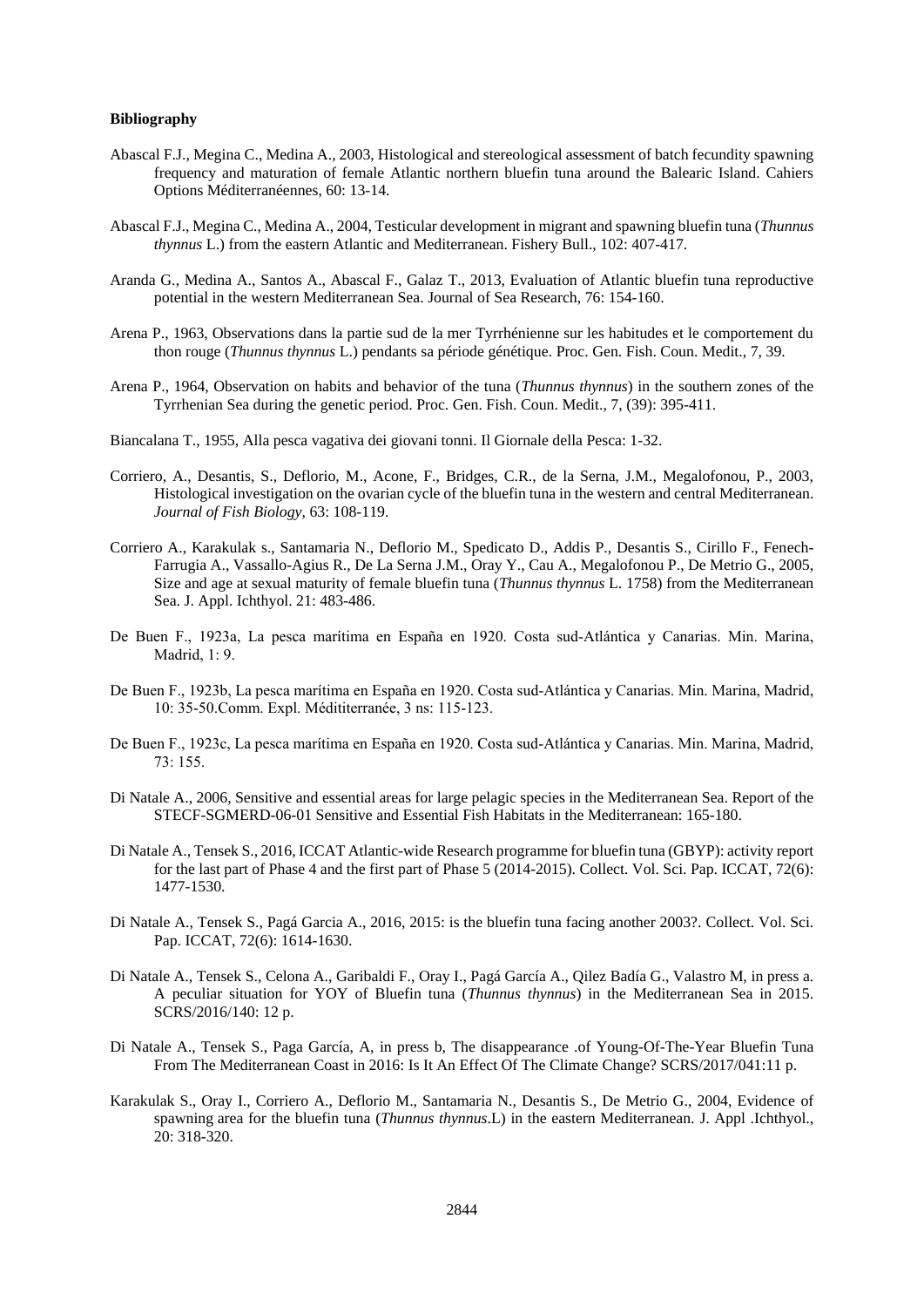- Marino G., Candi G., Di Marco P., Longobardi A., Priori A., 2005, Supporto scientifico per la riproduzione controllata di grandi pelagici: *Seriola demerilii* e *Thynnus thynnus*. ICRAM, Relazione finale VI Piano Triennale della Pesca e dell'Acquacoltura. Progetto di Ricerca 6C83.
- Mather F. J.III, Mason J. M., Jones A. C., 1995. Historical Document: Life History and Fisheries of Atlantic Bluefin Tuna. NOAA Technical Memorandum, NMFS-SEFSC, 370: 1-165.
- Medina A., Abascal F.J., Megina C., Garcia A., 2002, Stereological assessment of the reproductive status of female Atlantic northern bluefin tuna during migration to Mediterranean spawning grounds through the Strait of Gibraltar. Journal of Fish Biology, 60: 203-217.
- Oray I.K., Karakulak F.S., 2005. Further evidence of spawning of bluefın tuna (*Thunnus thynnus thynnus* L., 1758) and the tuna species (*Auxis rochei* Ris., 1810, *Euthynnus alletteratus* Raf., 1810) in the eastern Mediterranean Sea: preliminary results of TUNALEV larval survey in 2004. J. Appl. Ichthyol. 21, 236– 240.
- Orsi Relini L., Palandri G., Garibaldi F., Relini M., Cima C., Torchia G., 1997, Seasonal growth in young bluefin tuna of the Ligurian Sea. Collect. Vol. Sci. Pap. ICCAT, 40(1): 164-172.
- Piccinetti C., Di Natale A., Arena P., 2013, Eastern bluefin tuna (*Thunnus thynnus*, L.) reproduction and reproductive areas and seasons. Collect. Vol. Sci. Pap. ICCAT, 69(2): 891-912.
- Relini M., Palandri G., Torchia G., 1995, Tagging of *Thunnus thynnus* juveniles in the Ligurian Sea, 1994. Collect. Vol. Sci. Pap. ICCAT, 44(1): 378.
- Santamaria N., Corriero A., Desantis S., Zubani D., Gentile R., Sciscioli V, De La Serna J., Bridges C.R, De Metrio G., 2003a, Testicular cycles of Mediterranean bluefin tuna (*Thunnus thynnus* L.). Cah. Options Mediterr., 60: 183-185.
- Sarà R., 1983, Tonni e Tonnare, Una Civiltà, una Cultura. Libera Università di Trapani Ed., Trapani :1-128.
- Sarà R., 1998, Dal mito all'aliscafo. Storie di Tonni e Tonnare. Banca Aegusea Ed., Favignana-Palermo: 1-271.
- Scaccini A., 1959, Bio-écologie des jeunes thons das les mers italiennes. Proc. Gen. Fish. Coun. Medit., 5:70.
- Schaefer K.M., 2001, Reproductive biology of tunas, in Block, B.A., Stevens, E.D. (Eds), Tuna: Physiology, ecology and Evolution. Academic Press, San Diego: 225-270.
- Susca V., Corriero A., Bridges C.R., De Metrio G., 2001, Study of the sexual maturity of female bluefin tuan: purification and partial characterization of vitellogenin and its use in an enzyme-linked immunosorbent assay. H. Fish. Biol., 58: 815-831.
- Susca V., De Florio M., Corriero A., Breidges C.R., De Metrio G., 2000, Sexual maturation in the bluefin tuna (*Thunnus thynnus*) from the Central Mediterranean Sea. In: Prooc. 6th intern. Symp. On the Reproductive Physiology of Fish (Noberg B., Kiesbu O.S., Taranger G.L., Andersson E., Stefansson S.O., eds.). Bergen: Fish. Symp. 99: 1-105.
- Zupa R., Corriero A., Deflorio M., Santamaria N. Spedicato D., Marano C., Losurdo M., Bridges C.R., De Metrio G., 2009, A low percentage of non-reproductive bluefin tuna (*Thunnus thynnus* L. 1758) in the Mediterranean Sea.. J Fish Biology 75 (6): 1221-1229.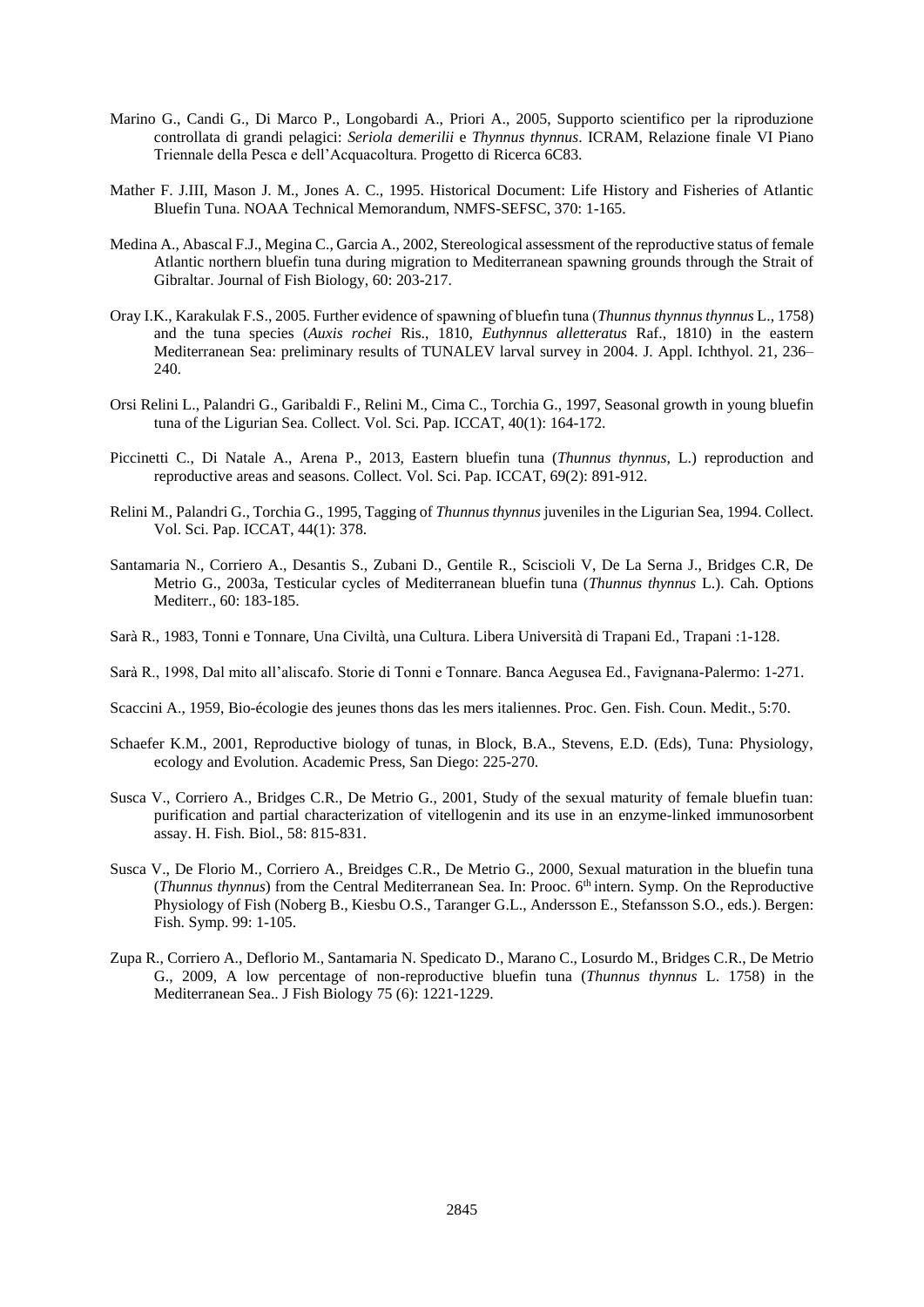| Area                  |      | FL (cat 2,5 cm) |      |    |      |    |      |    |                 |    |      |    |                 |    |                 |    |      |    |       |
|-----------------------|------|-----------------|------|----|------|----|------|----|-----------------|----|------|----|-----------------|----|-----------------|----|------|----|-------|
|                       | 12,5 | 15              | 17,5 | 20 | 22,5 | 25 | 27,5 | 30 | 32,5            | 35 | 37,5 | 40 | 42,5            | 45 | 47,5            | 50 | 52,5 | 55 | total |
| <b>Balearic Sea</b>   |      |                 |      | 8  | 21   | 41 | 26   | 13 | 12              | 32 | 12   | 13 | 20              |    |                 |    |      |    | 216   |
| Ionian Sea            |      |                 |      |    |      |    |      |    |                 |    |      |    |                 | 6  |                 | 6. |      |    | 19    |
| Levantine Sea         |      | 9               | 3    |    |      |    |      | 8  | 6               |    |      |    |                 |    |                 |    |      |    | 36    |
| Ligurian Sea          |      | 4               | 3    | 61 |      |    |      |    |                 |    |      |    |                 |    |                 |    |      |    | 20    |
| Southern Spain        |      |                 |      |    | 11   | 36 | 9    | 9  | 6 <sup>1</sup>  |    |      |    |                 |    |                 |    |      |    | 74    |
| <b>Tyrrhenian Sea</b> |      |                 |      | 8  | 11   | 14 | 22   | 16 | 20 <sup>1</sup> | 12 | 8    | 5  | 10 <sub>l</sub> | 20 | 15 <sub>l</sub> | 11 |      | 4  | 182   |
| Total                 |      | 16              | 14   | 25 | 46   | 95 |      | 48 | 44              | 48 | 20   | 18 | 30              | 37 | 23              | 17 |      |    | 547   |

**Table 1**. Distribution of 2016 Bluefin tuna YOY samples by area of sampling, for 0.5 cm classes.

**Table 2**. Distribution of 2016 Bluefin tuna YOY samples by month, for 0.5 cm classes.

| Month         | FL(cat2,5) |                 |      |                 |      |                 |      |          |                 |    |          |                 |                 |    |      |                 |      |    |       |
|---------------|------------|-----------------|------|-----------------|------|-----------------|------|----------|-----------------|----|----------|-----------------|-----------------|----|------|-----------------|------|----|-------|
|               | 12,5       | 15              | 17,5 | 20              | 22,5 | 25              | 27,5 | 30       | 32,5            | 35 | 37,5     | 40              | 42,5            | 45 | 47,5 | 50              | 52,5 | 55 | total |
| July          |            |                 |      |                 |      |                 |      |          |                 |    |          |                 |                 |    |      |                 |      |    | 9     |
| <b>August</b> |            | 61              | 11   | 15              | 13   | 13              | 12   | $6 \mid$ | 10 <sup>1</sup> | 81 | 61       | 5               |                 |    |      |                 |      |    | 116   |
| September     |            | 3               | 31   | 10 <sub>l</sub> | 26   | 45              | 24   | 22       | 10              |    |          |                 |                 | 6  |      | 61              |      |    | 169   |
| October       |            |                 |      |                 |      | 37              | 21   | 19       | 23              | 32 | $6 \mid$ | 3               |                 |    |      |                 |      |    | 148   |
| November      |            |                 |      |                 |      |                 |      |          |                 |    | ۰,       | 10 <sup>1</sup> | 20 <sub>l</sub> | 11 |      |                 |      |    | 54    |
| December      |            |                 |      |                 |      |                 |      |          |                 |    |          |                 | 8               | 15 | 14   | 10 <sub>l</sub> |      |    | 51    |
| Total         |            | 16 <sup>1</sup> | 14   | 25              | 46   | 95 <sub>1</sub> | 57   | 48       | 44              | 48 | 20       | 18              | 30              | 37 | 23   | 17              |      |    | 547   |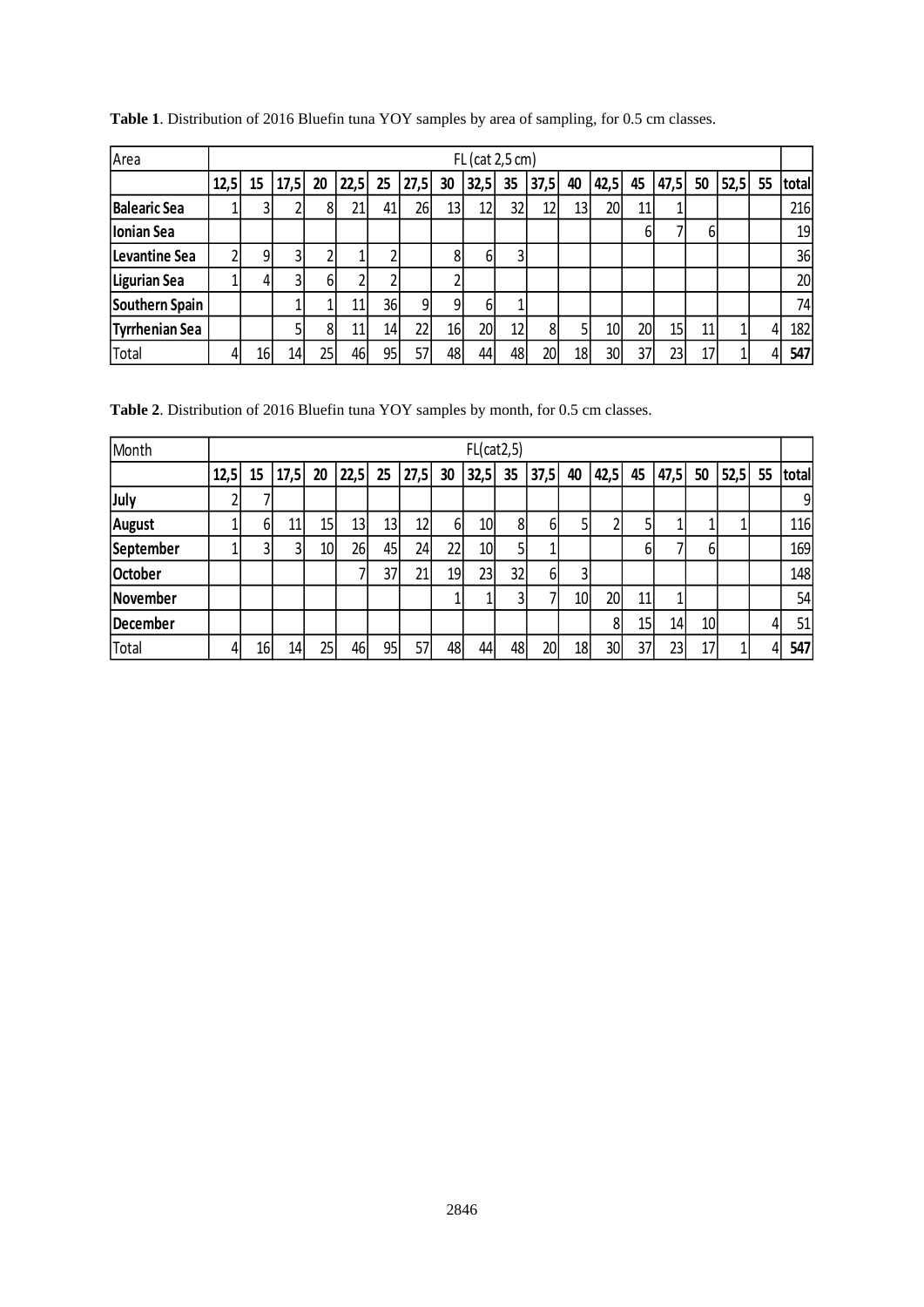

**Figure 1**. Map of the Mediterranean Sea, showing the different internal seas.



**Figure 2**. Distribution of 2016 bluefin tuna YOY samples collected in the various Mediterranean areas by month and size class.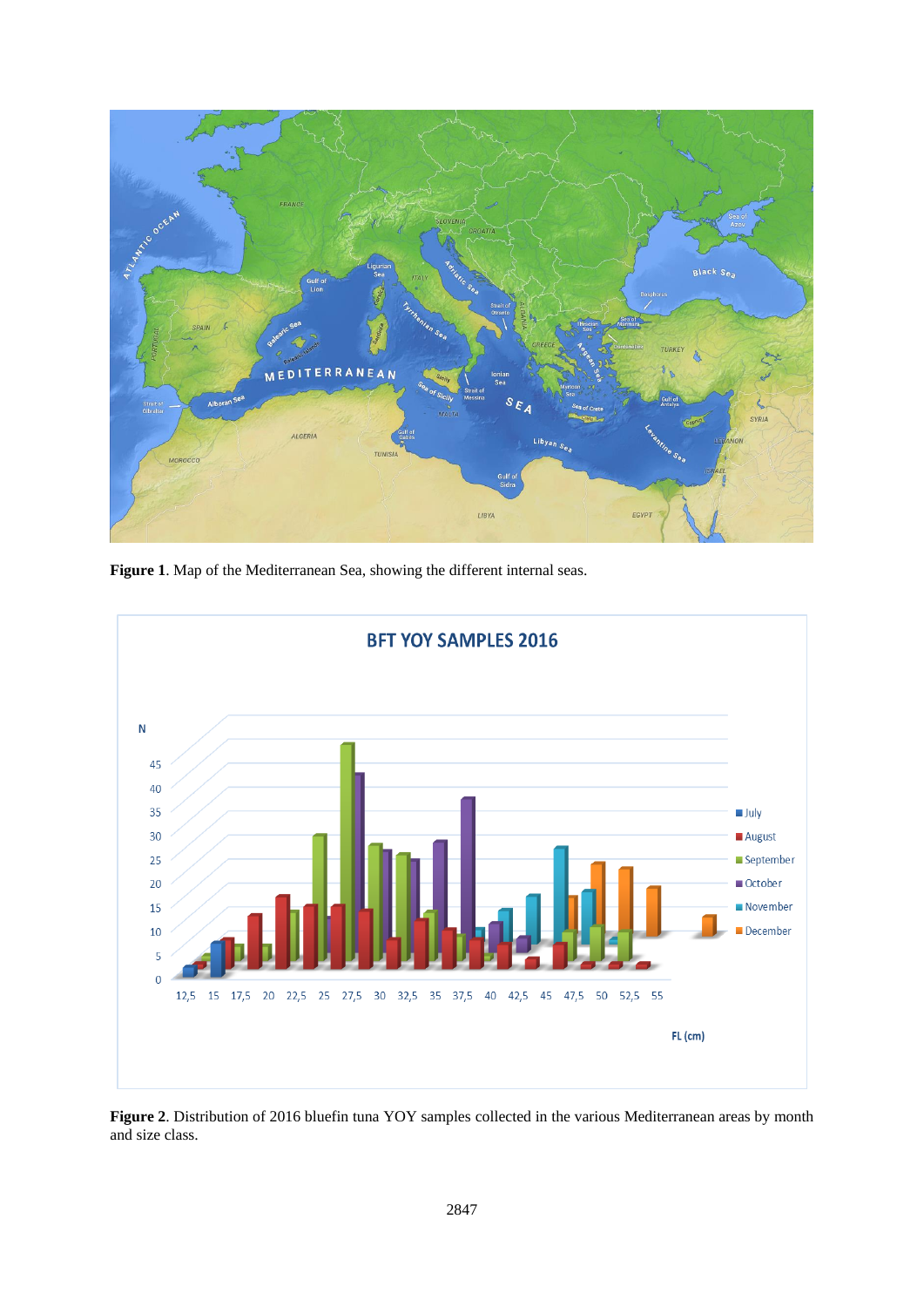

Figure 3. Growth at date of the different cohorts (above: 1<sup>st</sup>-2<sup>nd</sup> born; below: 3<sup>rd</sup>-7<sup>th</sup> born) of bluefin tuna YOYs in the Mediterranean Sea in 2016.